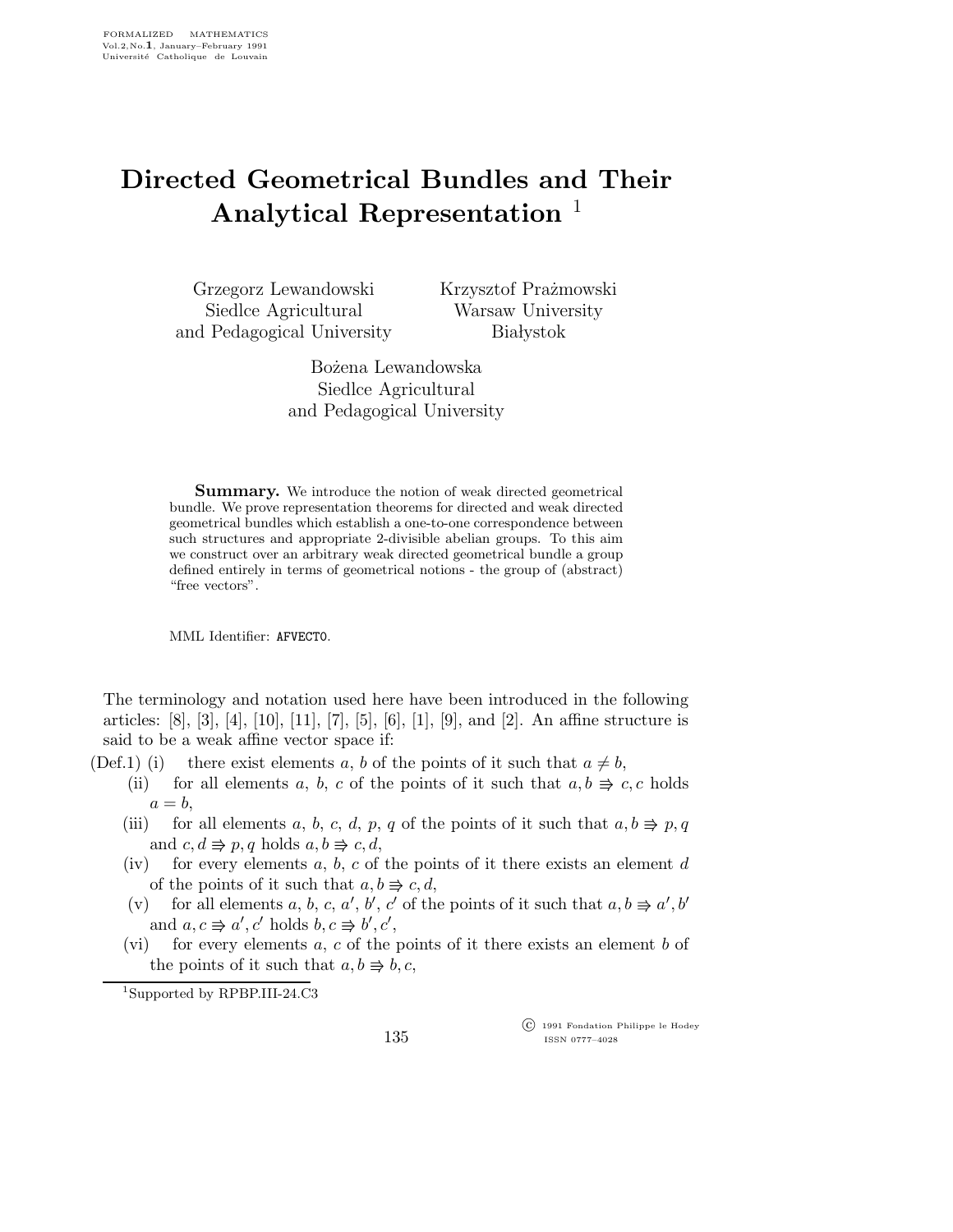(vii) for all elements a, b, c, d of the points of it such that  $a, b \Rightarrow c, d$  holds  $a, c \Rightarrow b, d.$ 

We see that the space of free vectors is a weak affine vector space.

We adopt the following convention:  $A_1$  will be a weak affine vector space and a, b, c, d, f, a', b', c', d', f', p, q, r, o will be elements of the points of  $A_1$ . The following propositions are true:

- $(2)^2$   $a, b \Rightarrow a, b.$
- $(3)$   $a, a \Rightarrow a, a.$
- (4) If  $a, b \Rightarrow c, d$ , then  $c, d \Rightarrow a, b$ .
- (5) If  $a, b \Rightarrow a, c$ , then  $b = c$ .
- (6) If  $a, b \Rightarrow c, d$  and  $a, b \Rightarrow c, d'$ , then  $d = d'$ .
- (7) For all a, b holds  $a, a \Rightarrow b, b$ .
- (8) If  $a, b \Rightarrow c, d$ , then  $b, a \Rightarrow d, c$ .
- (9) If  $a, b \Rightarrow c, d$  and  $a, c \Rightarrow b', d$ , then  $b = b'$ .
- (10) If  $b, c \Rightarrow b', c'$  and  $a, d \Rightarrow b, c$  and  $a, d' \Rightarrow b', c'$ , then  $d = d'$ .
- (11) If  $a, b \Rightarrow a', b'$  and  $c, d \Rightarrow b, a$  and  $c, d' \Rightarrow b', a'$ , then  $d = d'$ .
- (12) If  $a, b \Rightarrow a', b'$  and  $c, d \Rightarrow c', d'$  and  $b, f \Rightarrow c, d$  and  $b', f' \Rightarrow c', d'$ , then  $a, f \Rightarrow a', f'.$
- (13) If  $a, b \Rightarrow a', b'$  and  $a, c \Rightarrow c', b'$ , then  $b, c \Rightarrow c', a'$ .

Let us consider  $A_1$ ,  $a$ ,  $b$ . We say that  $a$ ,  $b$  are in a maximal distance if and only if:

 $(\text{Def.2})$   $a, b \Rightarrow b, a \text{ and } a \neq b.$ 

One can prove the following propositions:

- $(15)^3$  a, a are not in a maximal distance.
- (16) There exist a, b such that  $a \neq b$  and a, b are not in a maximal distance.
- $(17)$  If a, b are in a maximal distance, then b, a are in a maximal distance.
- (18) If  $a, b$  are in a maximal distance and  $a, c$  are in a maximal distance, then  $b = c$  or b, c are in a maximal distance.
- (19) If a, b are in a maximal distance and  $a, b \Rightarrow c, d$ , then c, d are in a maximal distance.

Let us consider  $A_1$ , a, b, c. We say that b is a midpoint of a, c if and only if:

 $(Def.3)$   $a,b \Rightarrow b,c.$ 

We now state a number of propositions:

- $(21)^4$  If b is a midpoint of a, c, then b is a midpoint of c, a.
- (22) b is a midpoint of a, b if and only if  $a = b$ .
- (23) b is a midpoint of a, a if and only if  $a = b$  or a, b are in a maximal distance.

 $2$ The proposition (1) was either repeated or obvious.

 ${}^{3}$ The proposition (14) was either repeated or obvious.

<sup>&</sup>lt;sup>4</sup>The proposition (20) was either repeated or obvious.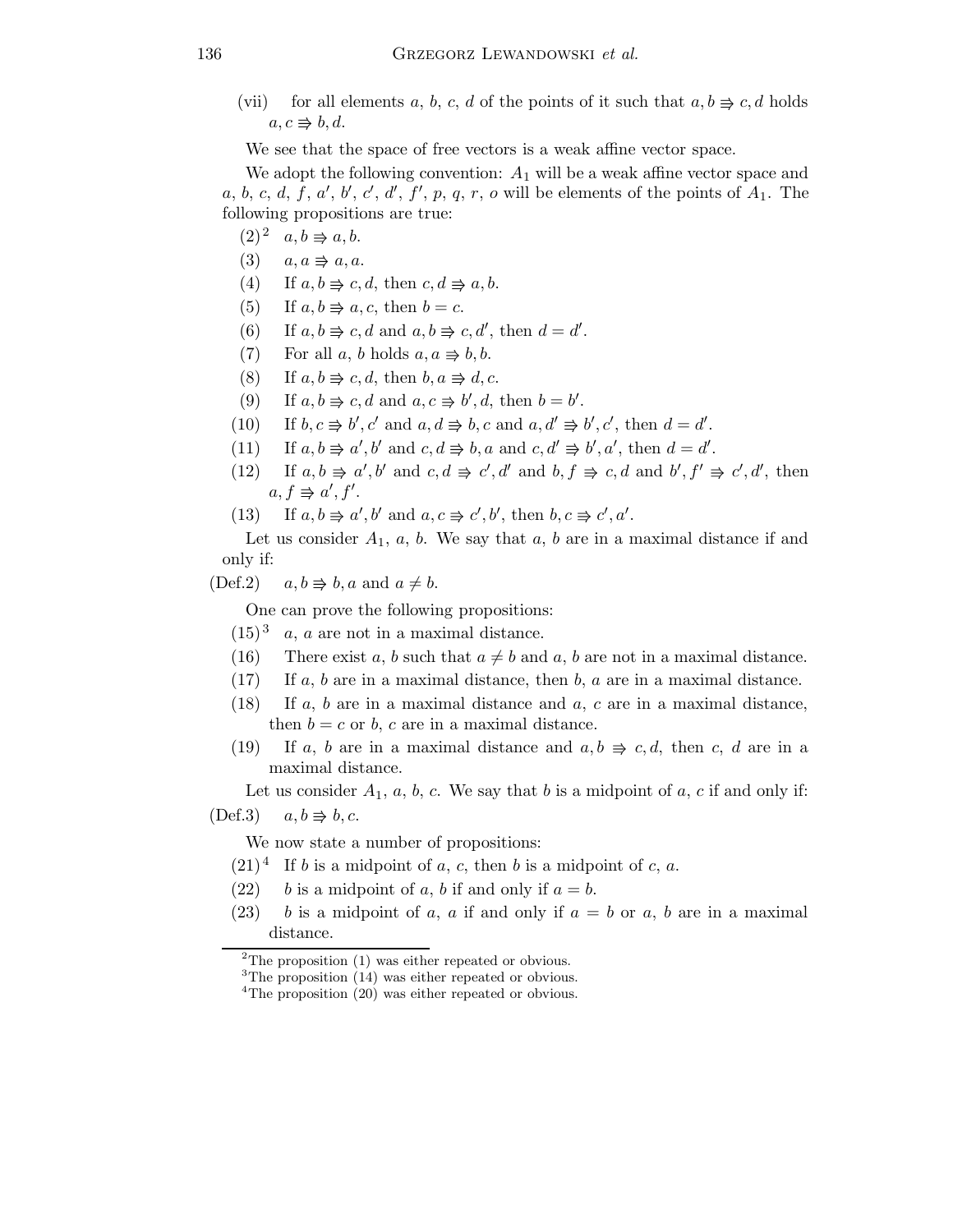- (24) There exists b such that b is a midpoint of  $a, c$ .
- (25) If b is a midpoint of a, c and b' is a midpoint of a, c, then  $b = b'$  or b,  $b'$  are in a maximal distance.
- (26) There exists c such that b is a midpoint of  $a, c$ .
- (27) If b is a midpoint of a, c and b is a midpoint of a, c', then  $c = c'$ .
- (28) If b is a midpoint of a, c and b, b' are in a maximal distance, then b' is a midpoint of a, c.
- (29) If b is a midpoint of a, c and b' is a midpoint of a, c' and b, b' are in a maximal distance, then  $c = c'$ .
- (30) If p is a midpoint of a, a' and p is a midpoint of b, b', then  $a, b \Rightarrow b', a'$ .
- (31) If p is a midpoint of a, a' and q is a midpoint of b, b' and p, q are in a maximal distance, then  $a, b \Rightarrow b', a'$ .

Let us consider  $A_1$ , a, b. The functor  $PSym(a, b)$  yields an element of the points of  $A_1$  and is defined as follows:

(Def.4) a is a midpoint of b,  $\text{PSym}(a, b)$ .

One can prove the following propositions:

- (32) PSym $(p, a) = b$  if and only if p is a midpoint of a, b.
- (33) PSym $(p, a) = b$  if and only if  $a, p \Rightarrow p, b$ .
- (34) p is a midpoint of a,  $PSym(p, a)$ .
- (35) PSym $(p, a) = a$  if and only if  $a = p$  or a, p are in a maximal distance.
- (36)  $PSym(p,PSym(p,a)) = a.$
- (37) If  $PSym(p, a) = PSym(p, b)$ , then  $a = b$ .
- (38) There exists a such that  $PSym(p, a) = b$ .
- (39)  $a, b \Rightarrow \text{PSym}(p, b), \text{PSym}(p, a).$
- (40)  $a, b \Rightarrow c, d$  if and only if  $PSym(p, a), PSym(p, b) \Rightarrow PSym(p, c), PSym(p, d).$
- (41) a, b are in a maximal distance if and only if  $PSym(p, a)$ ,  $PSym(p, b)$  are in a maximal distance.
- (42) b is a midpoint of a, c if and only if  $\text{PSym}(p, b)$  is a midpoint of  $PSym(p, a)$ ,  $PSym(p, c)$ .
- (43) PSym $(p, a)$  = PSym $(q, a)$  if and only if  $p = q$  or p, q are in a maximal distance.
- (44)  $PSym(q,PSym(p,PSym(q,a))) = PSym(PSym(q,p),a).$
- (45) PSym $(p, PSym(q, a)) = PSym(q, PSym(p, a))$  if and only if  $p = q$  or p, q are in a maximal distance or q,  $\text{PSym}(p,q)$  are in a maximal distance.
- (46)  $PSym(p,PSym(q,PSym(r,a))) = PSym(r,PSym(q,PSym(p,a))).$
- (47) There exists d such that  $PSym(a,PSym(b,PSym(c,p))) = PSym(d,p)$ .
- (48) There exists c such that  $PSym(a,PSym(c,p)) = PSym(c,PSym(b,p)).$

Let us consider  $A_1$ ,  $o$ ,  $a$ ,  $b$ . The functor  $Padd(o, a, b)$  yielding an element of the points of  $A_1$  is defined as follows: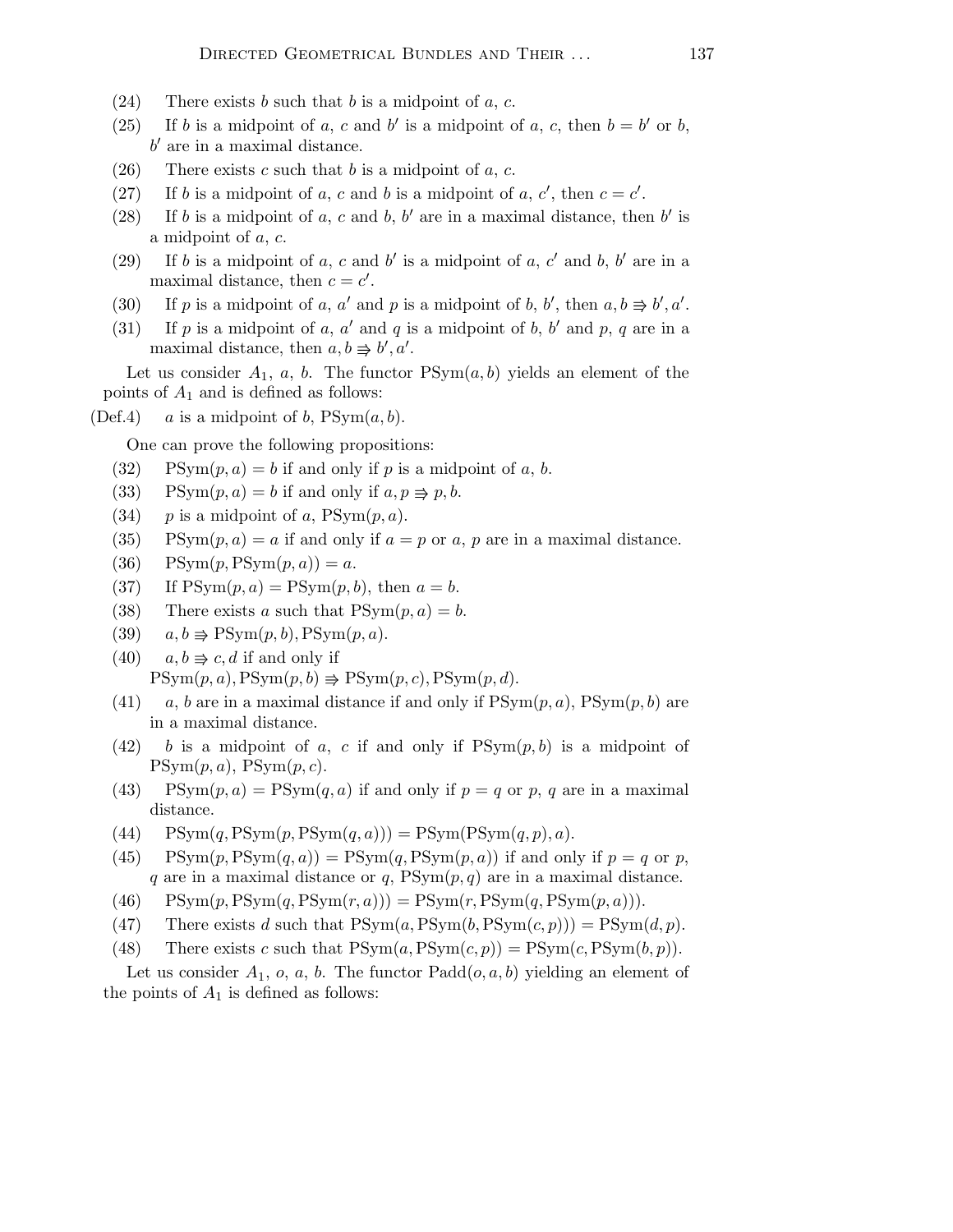$(Def.5)$   $o, a \Rightarrow b, \text{Padd}(o, a, b).$ 

Next we state the proposition

(49) Padd $(o, a, b) = c$  if and only if  $o, a \Rightarrow b, c$ .

Let us consider  $A_1$ , o, a. The functor  $Pcom(o, a)$  yielding an element of the points of  $A_1$  is defined as follows:

(Def.6)  $o$  is a midpoint of a,  $Pcom(o, a)$ .

One can prove the following propositions:

- $(50)$  Pcom $(o, a) = b$  if and only if o is a midpoint of a, b.
- (51) Pcom $(o, a) = b$  if and only if  $a, o \Rightarrow o, b$ .

Let us consider  $A_1$ ,  $o$ . The functor Padd  $o$  yielding a binary operation on the points of  $A_1$  is defined as follows:

(Def.7) for all a, b holds  $(Padd o)(a, b) = Pado(o, a, b)$ .

Let us consider  $A_1$ ,  $o$ . The functor Pcom  $o$  yielding a unary operation on the points of  $A_1$  is defined as follows:

(Def.8) for every a holds  $(Pcom o)(a) = Pcom(o, a)$ .

The following propositions are true:

- (52) For every binary operation O on the points of  $A_1$  holds  $O = \text{Padd}\,o$  if and only if for all a, b holds  $O(a, b) = \text{Padd}(o, a, b)$ .
- (53) For every unary operation O on the points of  $A_1$  holds  $O = \text{Pcom } o$  if and only if for every a holds  $O(a) = \text{Pcom}(o, a)$ .

Let us consider  $A_1$ , o. The functor GroupVect $(A_1, o)$  yields a group structure and is defined by:

(Def.9) GroupVect $(A_1, o) = \langle$  the points of  $A_1$ , Padd o, Pcom o, o).

The following two propositions are true:

- (54) For every X being a group structure holds  $X = \text{GroupVect}(A_1, o)$  if and only if  $X = \langle \text{ the points of } A_1, \text{Padd } o, \text{Pcom } o, o \rangle.$
- (55) For all  $A_1$ , o holds the carrier of GroupVect $(A_1, o)$  = the points of  $A_1$ and the addition of  $GroupVect(A_1, o) = Paddo$  and the reverse-map of GroupVect $(A_1, o)$  = Pcom *o* and the zero of GroupVect $(A_1, o)$  = *o*.

In the sequel a, b, c will denote elements of  $GroupVect(A_1, o)$ . One can prove the following propositions:

- (56) For an arbitrary x holds x is an element of the points of  $A_1$  if and only if x is an element of  $GroupVect(A_1, o)$ .
- (57) For all elements a, b of  $GroupVect(A_1, o)$  and for all elements a', b' of the points of  $A_1$  such that  $a = a'$  and  $b = b'$  holds  $a + b = (Padd o)(a',$  $b^{\prime}$ ).
- (58) For every element a of  $GroupVect(A_1, o)$  and for every element a' of the points of  $A_1$  such that  $a = a'$  holds  $-a = (\text{Pcom } o)(a')$ .
- $(59)$   $0_{GroupVect(A_1,o)} = o.$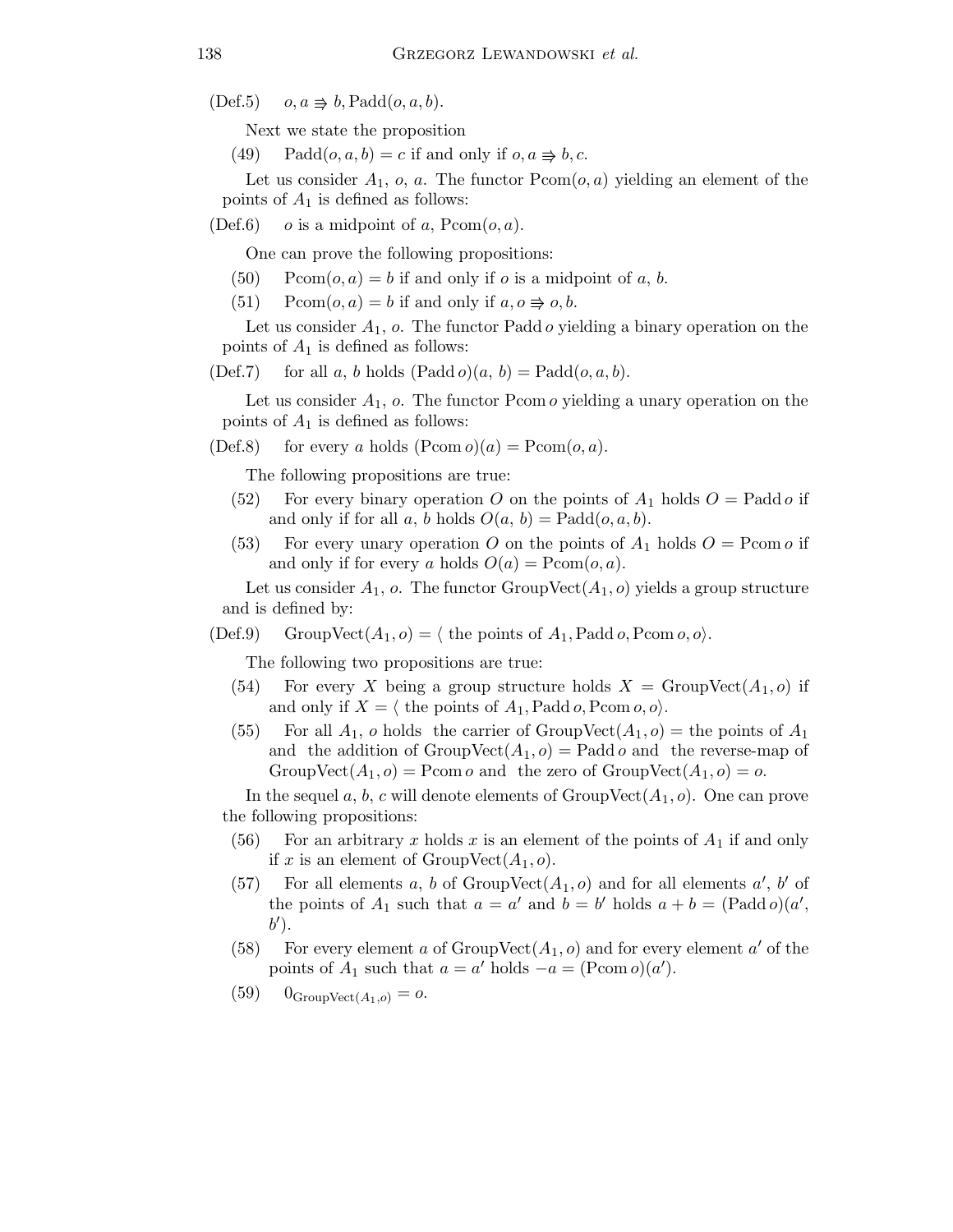- (60) For every uniquely 2-divisible group  $A_2$  and for all elements a, b of  $A_2$ and for all elements a', b' of the carrier of  $A_2$  such that  $a = a'$  and  $b = b'$ holds  $a + b = a' \# b'$ .
- (61)  $a + b = b + a$ .
- (62)  $(a + b) + c = a + (b + c).$
- (63)  $a + 0_{GroupVect(A_1,o)} = a.$
- (64)  $a + (-a) = 0_{GroupVect(A_1, o)}$ .
- (65) GroupVect $(A_1, o)$  is an Abelian group.

Let us consider  $A_1$ , o. Then GroupVect $(A_1, o)$  is an Abelian group.

In the sequel a, b will be elements of the carrier of  $GroupVect(A_1, o)$ . Next we state the proposition

(66) For every a there exists b such that (the addition of GroupVect $(A_1, o)(b)$ ,  $b) = a.$ 

Let us consider  $A_1$ , o. Then GroupVect $(A_1, o)$  is a 2-divisible group.

In the sequel  $A_1$  will denote a space of free vectors and o will denote an element of the points of  $A_1$ . One can prove the following proposition

(67) For every element a of the carrier of  $GroupVect(A_1, o)$  such that (the addition of

GroupVect $(A_1, o)(a, a) = 0$ <sub>GroupVect $(A_1, o)$ </sub>

holds  $a = 0_{GroupVect(A_1,o)}$ .

Let us consider  $A_1$ , o. Then GroupVect $(A_1, o)$  is a uniquely 2-divisible group.

A uniquely 2-divisible group is said to be a proper uniquely two divisible group if:

(Def.10) there exist elements a, b of the carrier of it such that  $a \neq b$ .

The following proposition is true

 $(69)^5$  GroupVect $(A_1, o)$  is a proper uniquely two divisible group.

Let us consider  $A_1$ , o. Then GroupVect $(A_1, o)$  is a proper uniquely two divisible group.

Next we state the proposition

(70) For every proper uniquely two divisible group  $A_2$  holds  $\text{Vectors}(A_2)$  is a space of free vectors.

Let  $A_2$  be a proper uniquely two divisible group. Then Vectors( $A_2$ ) is a space of free vectors.

We now state two propositions:

- (71) For every  $A_1$  and for every element o of the points of  $A_1$  holds  $A_1$  = Vectors(GroupVect $(A_1, o)$ ).
- (72) For every  $A_3$  being an affine structure holds  $A_3$  is a space of free vectors if and only if there exists a proper uniquely two divisible group  $A_2$  such that  $A_3$  = Vectors $(A_2)$ .

<sup>&</sup>lt;sup>5</sup>The proposition (68) was either repeated or obvious.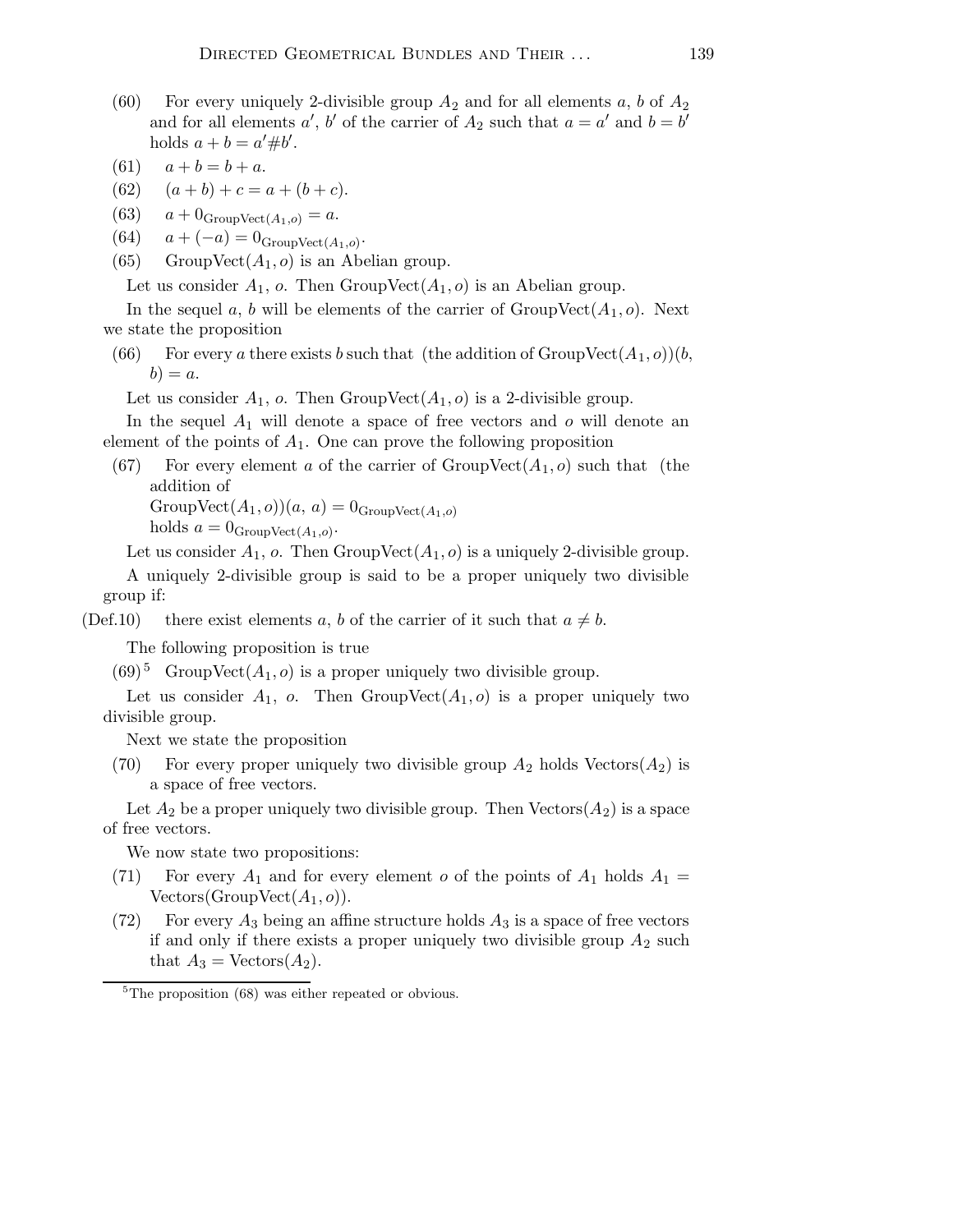Let X, Y be group structures, and let f be a function from the carrier of X into the carrier of Y. We say that f is an isomorphism of X and Y if and only if:

(Def.11) f is one-to-one and rng  $f =$  the carrier of Y and for all elements a, b of X holds  $f(a + b) = f(a) + f(b)$  and  $f(0_X) = 0_Y$  and  $f(-a) = -f(a)$ .

Let  $X, Y$  be group structures. We say that  $X, Y$  are isomorph if and only if:

 $(\text{Def.12})$  there exists a function f from the carrier of X into the carrier of Y such that  $f$  is an isomorphism of  $X$  and  $Y$ .

In the sequel  $A_2$  will be a proper uniquely two divisible group and f will be a function from the carrier of  $A_2$  into the carrier of  $A_2$ . The following propositions are true:

- $(75)^6$  Let o' be an element of  $A_2$ . Let o be an element of the points of Vectors( $A_2$ ). Suppose for every element x of  $A_2$  holds  $f(x) = o' + x$  and  $o = o'$ . Then for all elements a, b of  $A_2$  holds  $f(a + b) = (Padd o)(f(a))$ ,  $f(b)$  and  $f(0_{A_2}) = 0_{GroupVect(Vectors(A_2),o)}$  and  $f(-a) = (Pcom o)(f(a))$ .
- (76) For every element  $o'$  of  $A_2$  such that for every element b of  $A_2$  holds  $f(b) = o' + b$  holds f is one-to-one.
- (77) For every element  $o'$  of  $A_2$  and for every element  $o$  of the points of Vectors( $A_2$ ) such that for every element b of  $A_2$  holds  $f(b) = o' + b$  and  $o = o'$  holds rng  $f =$  the carrier of GroupVect(Vectors $(A_2), o$ ).
- (78) For every proper uniquely two divisible group  $A_2$  and for every element  $o'$  of  $A_2$  and for every element  $o$  of the points of Vectors( $A_2$ ) such that  $o = o'$  holds  $A_2$ , GroupVect(Vectors $(A_2)$ , o) are isomorph.

## References

- [1] Grzegorz Bancerek. Curried and uncurried functions. Formalized Mathematics, 1(3):537–541, 1990.
- [2] Czesław Byliński. Binary operations. Formalized Mathematics,  $1(1):175-180$ , 1990.
- [3] Czesław Byliński. Functions and their basic properties. Formalized Mathematics,  $1(1):55-65, 1990.$
- [4] Czesław Byliński. Functions from a set to a set. Formalized Mathematics,  $1(1)$ :153–164, 1990.
- [5] Eugeniusz Kusak, Wojciech Leończuk, and Michał Muzalewski. Abelian groups, fields and vector spaces. Formalized Mathematics, 1(2):335–342, 1990.
- [6] Grzegorz Lewandowski and Krzysztof Pra˙zmowski. A construction of an abstract space of congruence of vectors. Formalized Mathematics, 1(4):685–688, 1990.
- [7] Henryk Oryszczyszyn and Krzysztof Prażmowski. Analytical ordered affine spaces. Formalized Mathematics,  $1(3):601-605$ , 1990.
- [8] Andrzej Trybulec. Tarski Grothendieck set theory. Formalized Mathematics, 1(1):9–11, 1990.

 ${}^{6}$ The propositions (73)–(74) were either repeated or obvious.